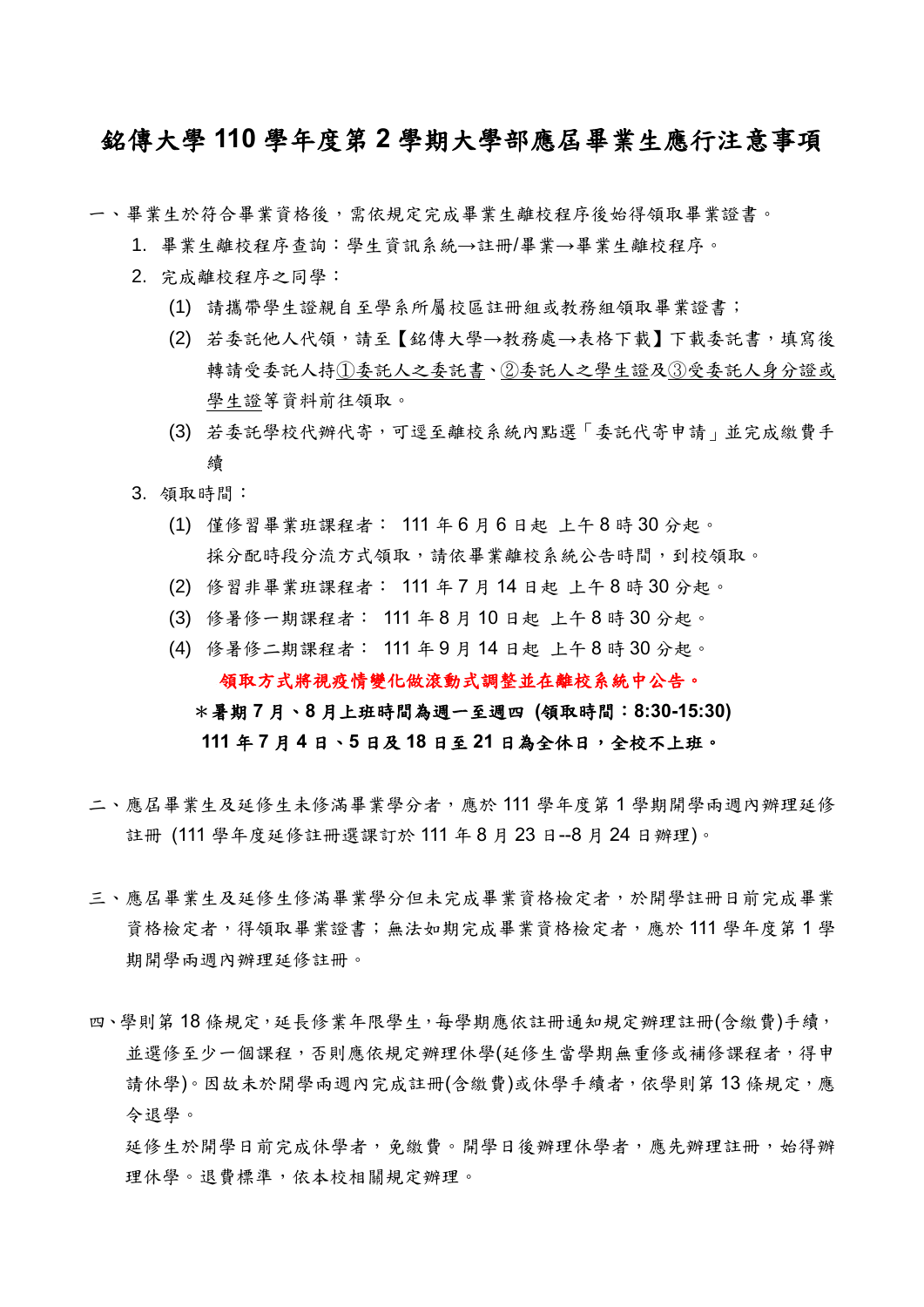## **Ming Chuan University 2nd Semester, 2021-22 Academic Year Notice for Graduating Bachelors' Students**

- 1. Graduating students who have fulfilled the graduation requirements need to finish the university-leaving procedures in accordance with regulations before they may collect their diplomas.
	- (1) The university-leaving procedures are available for query. Please login to the Students Information System, select Registration/ Graduation/ University-leaving Procedures Query to inquire the complete status of the universityleaving procedures.
	- (2) Students who completed the university-leaving procedures:
		- I. Students may pick up their diplomas accordingly to the campus on which their department is located at the Registrar Section on Taipei campus or Taoyuan Academic Affairs section on Taoyuan campus with their student ID cards.
		- II. Those who cannot come in person to pick up the diploma, please download and complete the Power of Attorney Form from Ming Chuan University homepage/ Academic Affairs Division English homepage/ Downloadable Forms. Please give your student ID card and the signed Power of Attorney Form to the person representing you and have them bring their own ID card or student ID card for verification.
		- III. If you wish to request university diploma mailing service, please apply for it within the University-Leaving Procedures System, by selecting Diploma Release Application and complete the payment.
	- (3) Pick-up Date:
		- I. Starting from 8:30 am on June 6, 2022 (for students taking graduating courses only) Collection is available according to a dispersed schedule. Please come to campus to collect your diploma according to your assigned date and time posted in the University-Leaving Procedures.
		- II. Starting from 8:30 am on July 14, 2022 (for students taking non-graduating courses)
		- III. Starting from 8:30 am on August 10, 2022 (for students taking Summer Session I courses)
		- IV. Starting from 8:30 am on September 14, 2022 (for students taking Summer Session II courses)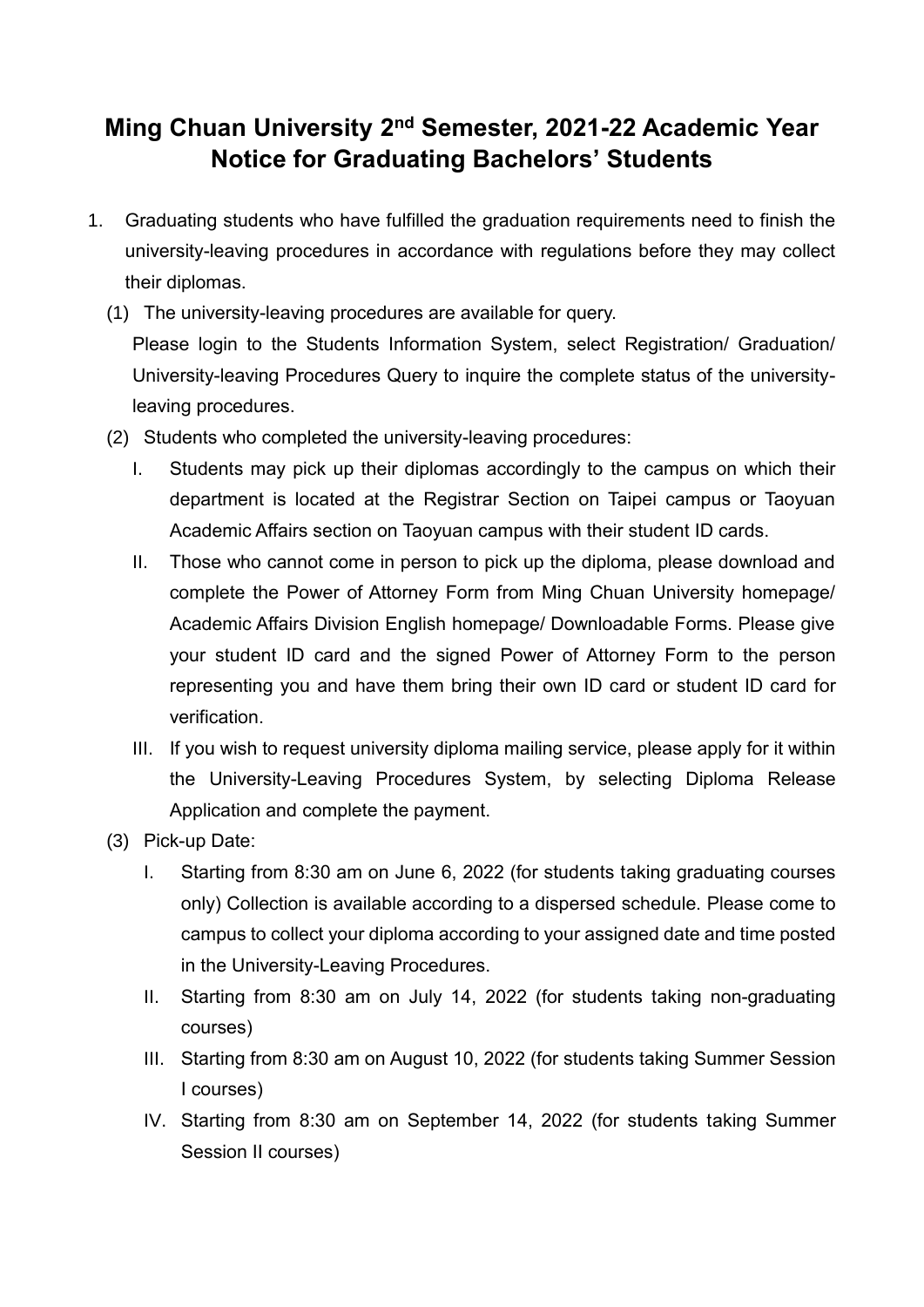**Depending on the epidemic situation, the collection method may be adjusted according to rolling planning management; any adjustments will be posted in the University-Leaving Procedures System.**

\* **Office hours during the summer sessions, July and August, are Monday to Thursday. (The time period for picking up diplomas is from 8:30 am to 3:30 pm.) All university offices will be closed during summer administration recess, which is July 4th to 5th and July 18th to 21st, 2022.**

- 2. Graduating students and those in extended study period who have not completed all the required credits for graduation, should complete the registration procedures for the extended study period for the 1<sup>st</sup> semester of 2022-23 Academic Year within two weeks of the beginning of the semester. (The registration dates for extended study period is August 23<sup>rd</sup> and August 24<sup>th</sup>, 2022.)
- 3. Graduating students and those in the extended study period who have completed all the required credits for graduation but did not complete the proficiency-based graduation requirements, complete the proficiency-based graduation requirements prior to the beginning of the next academic year, may pick up their diplomas. For those who do not complete the proficiency-based graduation requirements accordingly, they should complete the registration procedures for the extended study period for the 1<sup>st</sup> semester of 2022-23 Academic Year within two weeks of the beginning of the semester.
- 4. According to Article 18 of the General Provisions for Study, students who extend their schooling (extended graduation) beyond the normal study period are required to complete registration procedures (including paying fees) on the assigned date listed on the Registration Notice for that current semester and take at least one course; otherwise, they will be forced to withdraw in accordance with relevant procedures. (Extended graduation students who have no courses, or any make-up credits, for the current semester need to apply to take study leave.) Students who do not complete the registration procedures within two weeks of the beginning of the semester (including paying fees) or the study leave procedures due to any situation will be compelled to withdraw from Ming Chuan University in accordance with Article 13 of the General Provisions for Study.

Students in the extended study period who completed the study leave procedures prior